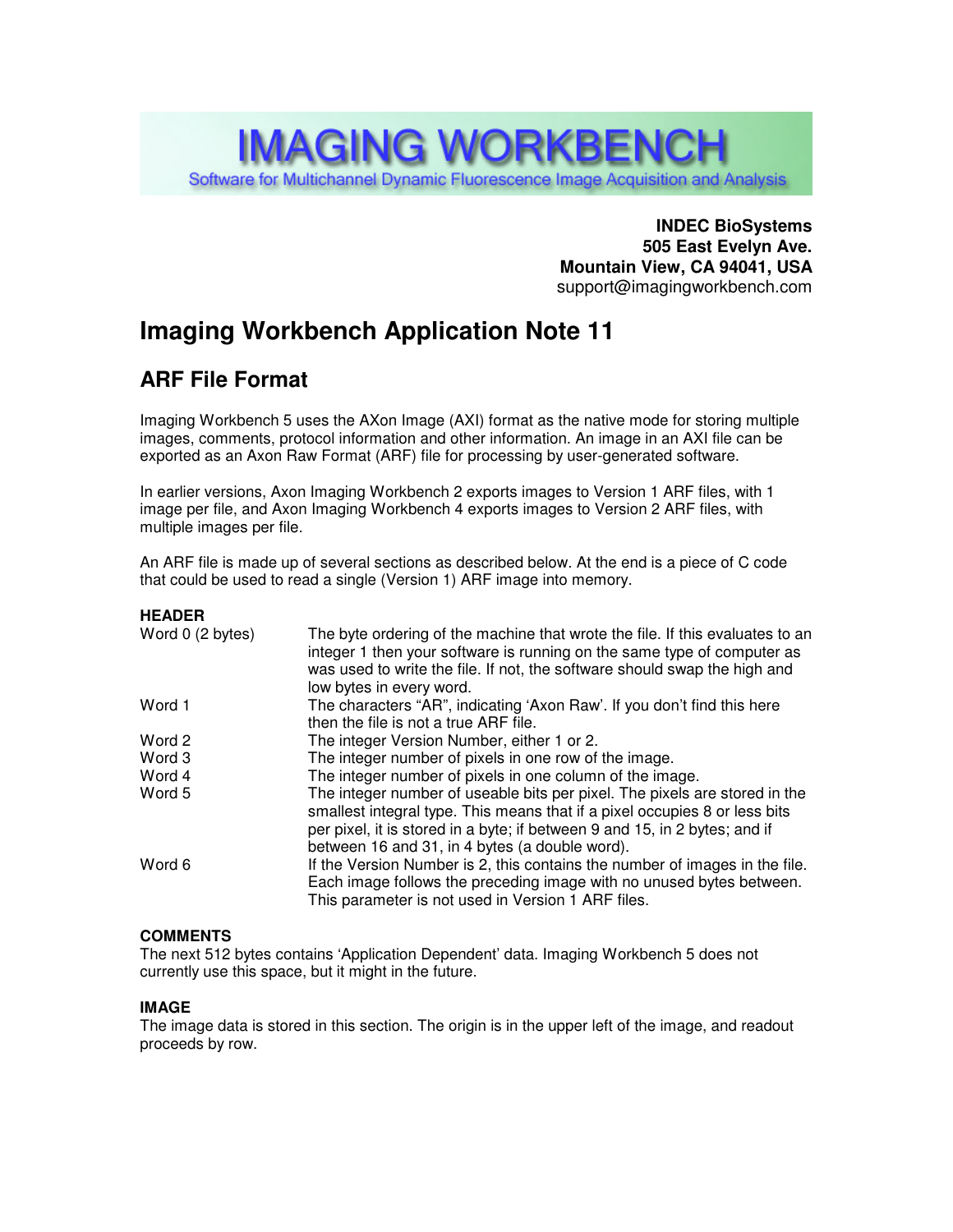#### **SAMPLE CODE FOR READING AN ARF FILE**

```
// ReadARF - Reads ARF version 1
// 'Comments' and 'Image' are allocated here.
// 'Comments' is not allocated if the pointer that is passed in is valid.
// The image is *always* replaced, but no effort is made to clean up
// if the Image had previously been allocated.
// Make sure, if 'Comments' is preallocated, that it is big enough:
// maximum 513 bytes including any terminating null characters.
int FAR PASCAL ReadARF( LPSTR FileName, int *x, int *y, int *BitDepth, LPSTR
*Comments, BYTE huge **Image)
{
   UINT fh;
   OFSTRUCT of;
  BYTE Header[22];
   BYTE SwbHeader[22];
   int *iHeader;
   long BytesPerPixel;
   long BytesPerImage;
   fh = OpenFile (FileName, &of, OF_READ);
   if (fh == -1)
   {
      ErrorMessage(ERR_COULDNTREADFILE);
      return FALSE;
   }
   _lread (fh, (LPSTR) Header, 12);
      if ( ((int *)Header)[0] != 1 ) // Different-endian platform
   {
      swab(Header, SwbHeader, 12);
      iHeader = SwbHeader;
   }
   else
   {
      iHeader = (int *) Header;
   }
   if (Header[2] == 'A' && Header[3] == 'R' && iHeader[2] == 1)
                                    // Version 1
   {
      *_{X} = iHeader[3]; // Dimensions
      *_y = iHeader[4];
      *BitDepth = iHeader[5]; \qquad // Useable bits per pixel
   }
   else
   {
      _lclose (fh);
      ErrorMessage(ERR_BADARFVERSION);
      return 0;
   }
   if (!*Comments)
      *Comments = GlobalAllocPtr(GPTR, 513);
                                        // Allow for a NULL terminating
                                        // character.
       _lread (fh, *Comments, 512); // Application dependent information
      if (*BitDepth <= 8)BytesPerPixel = 1;
   else if ( *BitDepth <= 16)
      BytesPerPixel = 2;
   else if ( *BitDepth <= 32)
      BytesPerPixel = 4;
```